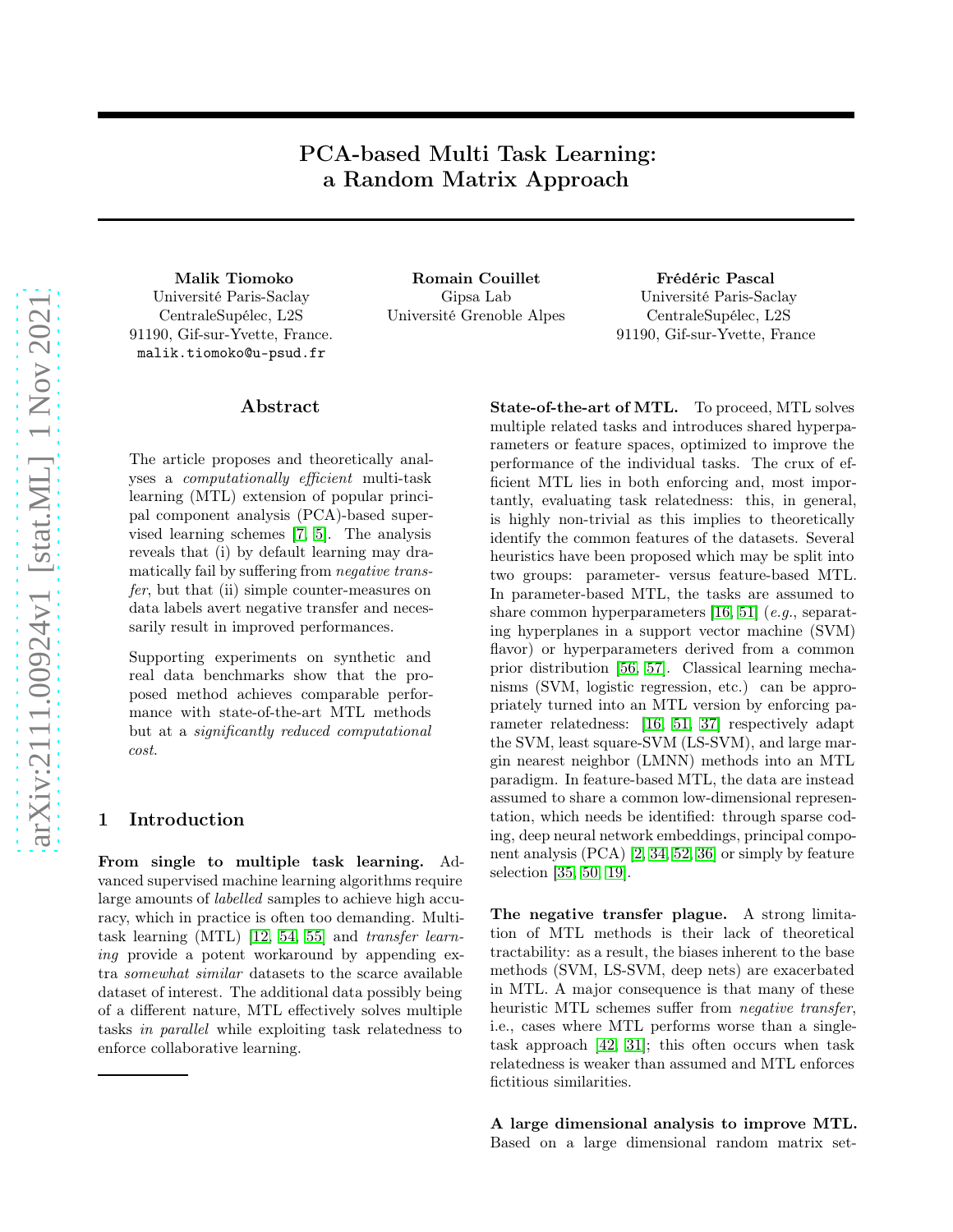ting, this work focuses on an elementary (yet powerful) PCA-based MTL approach and provides an exact (asymptotic) evaluation of its performance. This analysis conveys insights into the MTL inner workings, which in turn provides an optimal data labelling scheme to fully avert negative transfer.

More fundamentally, the choice of investigating PCAbased MTL results from realizing that the potential gains incurred by a proper theoretical adaptation of simple algorithms largely outweigh the losses incurred by biases and negative transfer in more complex and elaborate methods (see performance tables in the article). As a result, the main contribution of the article lies in achieving high-performance MTL at low computational cost when compared to competitive methods.

This finding goes in the direction of the compellingly needed development of cost-efficient and environmentfriendly AI solutions [\[26,](#page-9-5) [46,](#page-10-8) [21\]](#page-9-6).

Article contributions. In detail, our main contributions may be listed as follows:

- We theoretically compare the performance of two natural PCA-based single-task supervised learning schemes (PCA and SPCA) and justify the uniform superiority of SPCA;
- As a consequence, we propose a natural extension of SPCA to multi-task learning for which we also provide an asymptotic performance analysis;
- The latter analysis (i) theoretical grasps the transfer learning mechanism at play, (ii) exhibits the relevant information being transferred, and (iii) harnesses the sources of negative transfer;
- This threefold analysis unfolds in a counterintuitive improvement of SPCA-MTL based on an optimal data label adaptation (not set to  $\pm 1$ , which is the very source of negative transfer); the label adaptation depends on the optimization target, changes from task to task, and can be efficiently computed before running the SPCA-MTL algorithm;
- Synthetic and real data experiments support the competitive SPCA-MTL results when compared to state-of-the-art MTL methods; these experiments most crucially show that high-performance levels can be achieved at significantly lower computational costs.

Supplementary material. The proofs and Matlab codes to reproduce our main results and simulations, along with theoretical extensions and additional supporting results, are provided in the supplementary material.

**Notation.**  $e_m^{[n]} \in \mathbb{R}^n$  is the canonical vector of  $\mathbb{R}^n$ with  $[e_m^{[n]}]_i = \delta_{mi}$ . Moreover,  $e_{ij}^{[mk]} = e_{m(i)}^{[mk]}$  $\frac{m}{m(i-1)+j}$ .

#### 2 Related works

A series of supervised (single-task) learning methods were proposed which rely on PCA [\[7,](#page-8-0) [41,](#page-9-7) [53,](#page-10-9) [17\]](#page-8-5): the central idea is to project the available data onto a shared low-dimensional space, thus ignoring individual data variations. These algorithms are generically coined supervised principal component analysis (SPCA). Their performances are however difficult to grasp as they require to understand the statistics of the PCA eigenvectors: only recently have large dimensional statistics, and specifically random matrix theory, provided first insights into the behavior of eigenvalues and eigenvectors of sample covariance and kernel matrices [\[8,](#page-8-6) [25,](#page-9-8) [4,](#page-8-7) [27,](#page-9-9) [39\]](#page-9-10). To the best of our knowledge, none of these works have drawn an analysis of SPCA: the closest work is likely [\[3\]](#page-8-8) which however only provides statistical bounds on performance rather than exact results.

On the MTL side, several methods were proposed under unsupervised [\[32,](#page-9-11) [45,](#page-10-10) [6\]](#page-8-9), semi-supervised [\[40,](#page-9-12) [30\]](#page-9-13) and supervised (parameter-based [\[48,](#page-10-11) [16,](#page-8-3) [51,](#page-10-2) [1\]](#page-7-1) or feature-based [\[2,](#page-7-0) [29\]](#page-9-14)) flavors. Although most of these works generally achieve satisfying performances on both synthetic and real data, few theoretical analyses and guarantees exist, so that instances of negative transfer are likely to occur.

To be exhaustive, we must mention that, for specific types of data (images, text, time-series) and under the availability of numerous labelled samples, deep learning MTL methods have recently been devised [\[43\]](#page-10-12). These are however at odds with the article requirement to leverage scarce labelled samples and to be valid for generic inputs (beyond images or texts): these methods cannot be compared on even grounds with the methods discussed in the present study.<sup>[1](#page-1-0)</sup>

## <span id="page-1-1"></span>3 Supervised principal component analysis: single task preliminaries

Before delving into PCA-based MTL, first results on large dimensional PCA-based single-task learning for a training set  $X = [x_1, \ldots, x_n] \in \mathbb{R}^{p \times n}$  of *n* samples of dimension p are needed. To each  $x_i \in \mathbb{R}^p$  is attached a label  $y_i$ : in a binary class setting,  $y_i \in \{-1, 1\}$ , while for  $m \geq 3$  classes,  $y_i = e_j^{[m]} \in \mathbb{R}^m$ , the canonical vector of the corresponding class j.

<span id="page-1-0"></span><sup>1</sup>But nothing prevents us to exploit data features extracted from pre-trained deep nets.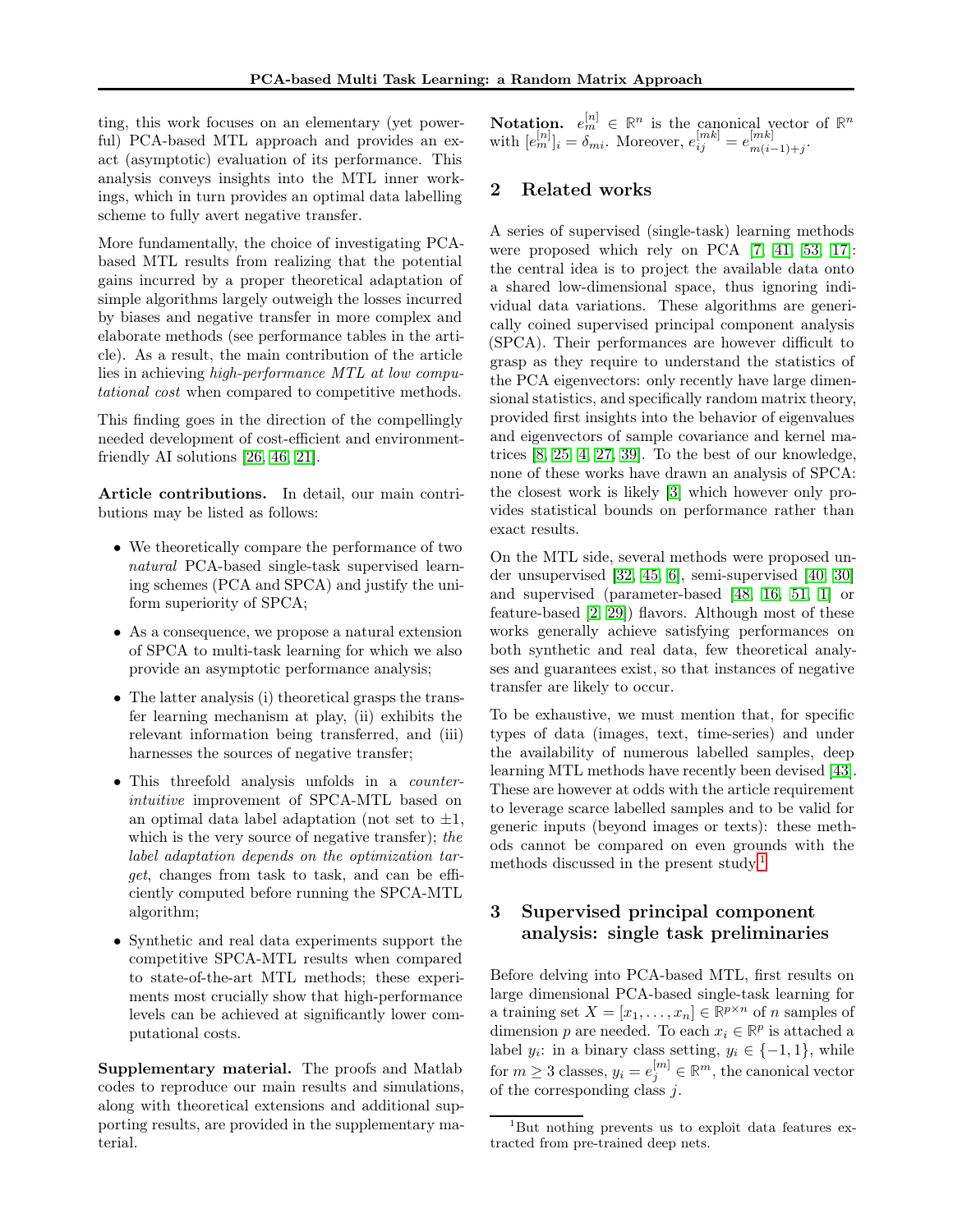PCA in supervised learning. Let us first recall that, applied to X, PCA identifies a subspace of  $\mathbb{R}^p$ , say the span of the columns of  $U = [u_1, \ldots, u_\tau] \in \mathbb{R}^{p \times \tau}$  $(\tau \leq p)$ , which maximizes the variance of the data when projected on the subspace, i.e., U solves:

$$
\max_{U \in \mathbb{R}^{p \times \tau}} \text{tr}\left(U^{\mathsf{T}} \frac{XX^{\mathsf{T}}}{p} U\right) \text{ subject to } U^{\mathsf{T}} U = I_{\tau}.
$$

The solution is the collection of the eigenvectors associated with the  $\tau$  largest eigenvalues of  $\frac{XX^{\mathsf{T}}}{p}$ .

To predict the label y of a test data vector x, a simple method to exploit PCA consists in projecting x onto the PCA subspace  $U$  and in performing classification in the projected space. This has the strong advantage to provide a (possibly dramatic) dimensionality reduction (from p to  $\tau$ ) to supervised learning mechanisms, thus improving cost efficiency while mitigating the loss incurred by the reduction in dimension. Yet, the PCA step is fully unsupervised and does not exploit the available class information. It is instead proposed in [\[7,](#page-8-0) [13\]](#page-8-10) to trade U for a more representative projector V which "maximizes the dependence" between the projected data  $V<sup>T</sup>X$  and the output labels  $y = [y_1, \ldots, y_n]^\mathsf{T} \in \mathbb{R}^{n \times m}$ . To this end, [\[7\]](#page-8-0) exploits the Hilbert-Schmidt independence criterion [\[20\]](#page-9-15), with corresponding optimization

$$
\max_{V \in \mathbb{R}^{p \times \tau}} \text{tr}\left(V^{\mathsf{T}} \frac{X y y^{\mathsf{T}} X^{\mathsf{T}}}{n p} V\right) \text{ subject to } V^{\mathsf{T}} V = I_{\tau}.
$$

This results in the Supervised PCA (SPCA) projector, the solution  $V = V(y)$  of which being the concatenation of the  $\tau$  dominant eigenvectors of  $\frac{Xyy^\top X^\top}{np}$ . Subsequent learning (by SVMs, empirical risk minimizers, discriminant analysis, etc.) is then applied to the projected training  $V^{\mathsf{T}} x_i$  and test  $V^{\mathsf{T}} \mathbf{x}$  data. For binary classification where  $y$  is unidimensional,  $\frac{Xyy^{\mathsf{T}}X^{\mathsf{T}}}{np}$  is of rank 1, which reduces  $V^{\mathsf{T}}\mathbf{x}$  to the scalar  $V^{\mathsf{T}}\mathbf{x} = y^{\mathsf{T}}X^{\mathsf{T}}\mathbf{x}/\sqrt{y^{\mathsf{T}}X^{\mathsf{T}}Xy}$ , i.e., to a mere matched filter.

Large dimensional analysis of SPCA. To best grasp the performance of PCA- or SPCA-based learning, assume the data arise from a large dimensional  $m$ -class Gaussian mixture.<sup>[2](#page-2-0)</sup>

<span id="page-2-1"></span>**Assumption 1** (Distribution of  $X$ ). The columns of X are independent random vectors with  $X =$  $[X_1, \ldots, X_m], X_j = [x_1^{(j)}, \ldots, x_{n_j}^{(j)}] \in \mathbb{R}^{p \times n_j}$  for  $x_i^{(j)} \sim$  $\mathcal{N}(\mu_j,I_p)$ , also denoted  $x_i^{(j)} \in \mathcal{C}_j$ . We further write  $M \equiv [\mu_1, \ldots, \mu_m] \in \mathbb{R}^{p \times m}$ .

<span id="page-2-2"></span>**Assumption 2** (Growth Rate). As  $n \to \infty$ ,  $p/n \to$  $c_0 > 0$ , the feature dimension  $\tau$  is constant and, for  $1 \leq j \leq m$ ,  $n_j/n \rightarrow c_j > 0$ ; we denote  $c =$  $[c_1, \ldots, c_m]^\mathsf{T}$  and  $\mathcal{D}_c = \text{diag}(c)$ . Besides,

$$
(1/c_0)\mathcal{D}_c^{\frac{1}{2}}M^{\mathsf{T}}M\mathcal{D}_c^{\frac{1}{2}} \to \mathcal{M} \in \mathbb{R}^{m \times m}.
$$

We will show that, under this setting, SPCA is uniformly more discriminative on new data than PCA.

As  $n, p \to \infty$ , the spectrum of  $\frac{1}{p}XX^{\mathsf{T}}$  is subject to a phase transition phenomenon now well established in random matrix theory [\[4,](#page-8-7) [8\]](#page-8-6). This result is crucial as the PCA vectors of  $\frac{1}{p}XX^{\mathsf{T}}$  are only informative beyond the phase transition and otherwise can be considered as pure noise.

<span id="page-2-4"></span>Proposition 1 (Eigenvalue Phase transition). Un-der Assumptions [1](#page-2-1)[-2,](#page-2-2) as  $n, p \rightarrow \infty$ , the empirical spectral measure  $\frac{1}{p} \sum_{i=1}^p \delta_{\lambda_i}$  of the eigenvalues  $\lambda_1 \geq$  $\ldots \geq \lambda_p$  of  $\frac{XX^T}{p}$  converges weakly, with probability one, to the Mar˘cenko-Pastur law [\[33\]](#page-9-16) supported on  $[(1-\sqrt{1/c_0})^2, (1+\sqrt{1/c_0})^2]$ . Besides, for  $1 \le i \le m$ , and for  $\ell_1 > \ldots > \ell_m$  the eigenvalues of  $\mathcal{M},^3$  $\mathcal{M},^3$ 

$$
\lambda_i \xrightarrow{\text{a.s.}} \begin{cases} \bar{\lambda}_i \equiv 1 + \frac{1}{c_0} + \ell_i + \frac{1}{c_0 \ell_i} \ge (1 + \frac{1}{\sqrt{c_0}})^2, \ell_i \ge \frac{1}{\sqrt{c_0}} \\ (1 + \sqrt{1/c_0})^2, \text{ otherwise} \end{cases}
$$

$$
\lambda_{m+1} \xrightarrow{\text{a.s.}} (1 + \sqrt{1/c_0})^2.
$$

Proposition [1](#page-2-4) states that, if  $\ell_i \geq 1/\sqrt{c_0}$ , the *i*-th largest eigenvalue of  $\frac{1}{p}XX^{\mathsf{T}}$  separates from the main bulk of eigenvalues. These isolated eigenvalues are key to the proper functioning of PCA-based classification as their corresponding eigenvectors are non-trivially related to the class discriminating statistics (here the  $\mu_j$ 's). Consequently,  $U^{\mathsf{T}} \mathbf{x} \in \mathbb{R}^{\tau}$  also exhibits a phase transition phenomenon.

Theorem 1 (Asymptotic behavior of PCA projectors). Let  $\mathbf{x} \sim \mathcal{N}(\mu_j, I_p)$  independent of X. Then, under  $Assumptions$  [1](#page-2-1)[-2,](#page-2-2) with  $(\ell_i, \bar{u}_i)$  the decreasing (distinct) eigenpairs of M, as  $p, n \to \infty$ ,

$$
U^{\mathsf{T}} \mathbf{x} - G_j \to 0, \quad G_j \sim \mathcal{N}(\mathfrak{m}_j^{\text{(pca)}}, I_\tau), \quad \text{ in probability,}
$$
  
where  $[\mathfrak{m}_j^{\text{(pca)}}]_i =$ 

$$
\begin{cases} \sqrt{\frac{c_0 \ell_i - 1}{\ell_i^2(\ell_i + 1)}} \bar{u}_i^{\mathsf{T}} \mathcal{M} \mathcal{D}_c^{-\frac{1}{2}} e_j^{[m]}, \ i \le \min(m, \tau) \ and \ \ell_i \ge \frac{1}{\sqrt{c_0}} \\ 0, \ otherwise. \end{cases}
$$

As such, only the projections on the eigenvectors of  $\frac{1}{p}XX^{\mathsf{T}}$  attached to *isolated* eigenvalues carry informative discriminating features. Practically, for all  $n, p$ 

<span id="page-2-0"></span><sup>2</sup>To obtain simpler intuitions, we consider here an isotropic Gaussian mixture model (i.e., with identity covariance). This strong constraint is relaxed in the supplementary material, where arbitrary covariances are considered; the results only marginally alter the main conclusions.

<span id="page-2-3"></span><sup>&</sup>lt;sup>3</sup>We implicitly assume the  $\ell_i$ 's distinct for simplicity of exposition.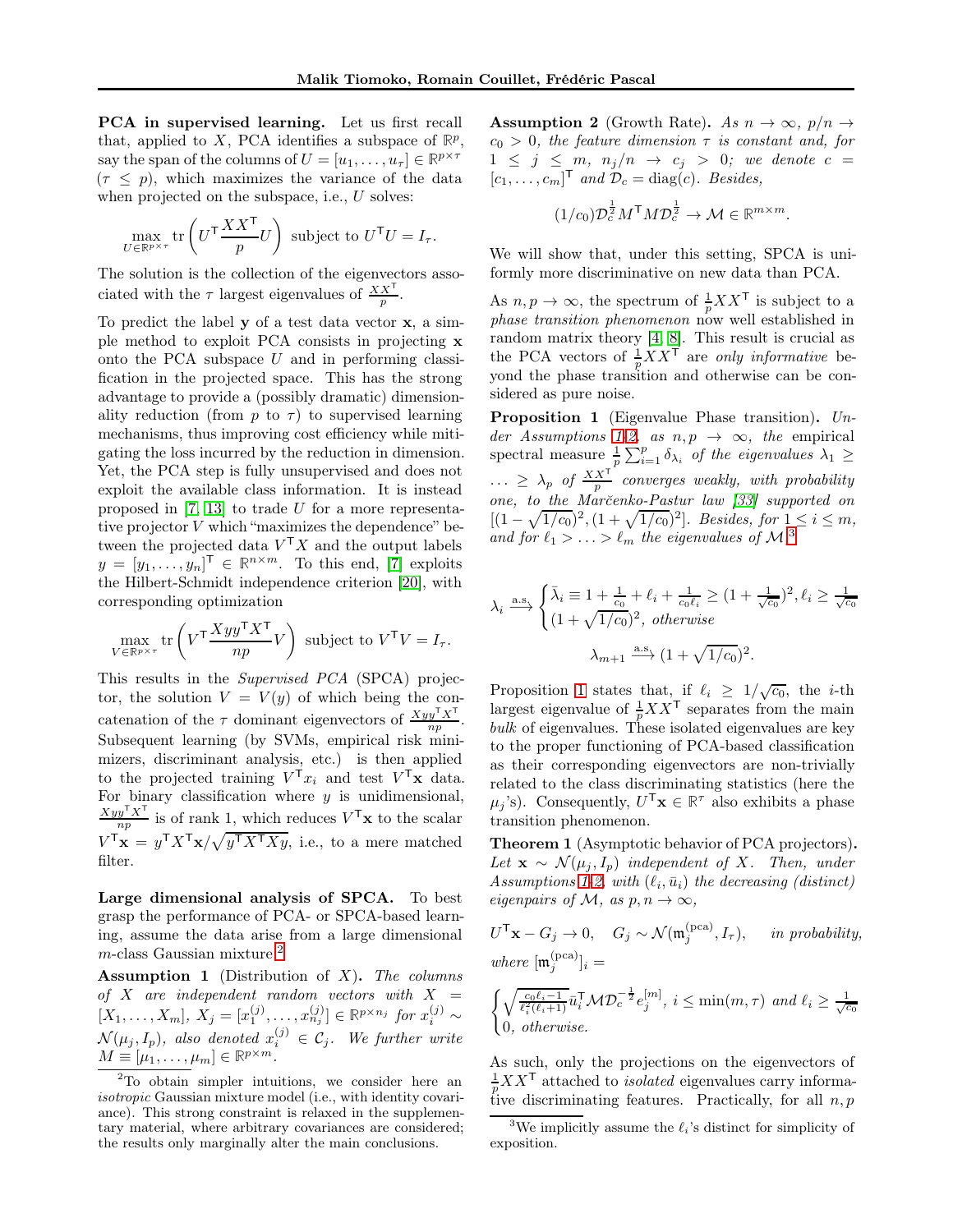large, it is thus useless to perform PCA on a larger dimension than the number of isolated eigenvalues, i.e.,  $\tau \leq \arg \max_{1 \leq i \leq m} {\{\ell_i \geq 1/\sqrt{c_0}\}}.$ 

Consider now SPCA. Since  $\frac{Xyy^{\mathsf{T}} X^{\mathsf{T}}}{np}$  only has m nonzero eigenvalues, no phase transition occurs: all eigenvalues are "isolated". One may thus take  $\tau = m$  principal eigenvectors for the SPCA projection matrix  $V$ , these eigenvectors being quite likely informative.

Theorem 2 (Asymptotic behavior of SPCA projectors). Let  $\mathbf{x} \sim \mathcal{N}(\mu_j, I_p)$  independent of X. Then, under Assumptions [1-](#page-2-1)[2,](#page-2-2) as  $p, n \rightarrow \infty$ , in probability,

$$
V^{\mathsf{T}}\mathbf{x} - G_j \to 0, \quad G_j \sim \mathcal{N}(\mathfrak{m}_j^{\text{(spca)}}, I_\tau),
$$

$$
[\mathfrak{m}_j^{\text{(spca)}}]_i = \sqrt{1/(\tilde{\ell}_i)} \ \bar{v}_i^{\mathsf{T}} \mathcal{D}_c^{\frac{1}{2}} \mathcal{M} \mathcal{D}_c^{-\frac{1}{2}} e_j^{\text{[m]}}
$$

for  $\tilde{\ell}_1 \geq ... \geq \tilde{\ell}_m$  the eigenvalues of  $\mathcal{D}_c + \mathcal{D}_c^{\frac{1}{2}}\mathcal{M}\mathcal{D}$  $\frac{1}{2}$ and  $\bar{v}_1, \ldots, \bar{v}_m$  their associated eigenvectors.

Since both PCA and SPCA data projections  $U^\mathsf{T} \mathbf{x}$  and  $V<sup>T</sup>**x**$  are asymptotically Gaussian and isotropic (i.e., with identity covariance), the oracle-best supervised learning performance only depends on the differences  $\mathfrak{m}_{j}^{(\times)}-\mathfrak{m}_{j'}^{(\times)}$  ( $\times$  being pca or spca). In fact, being small dimensional (of dimension  $\tau$ ), the vectors  $\mathfrak{m}_{j}^{(\times)}$  can be consistently estimated from their associated empirical means, and are known in the large  $n, p$  limit (with probability one).

<span id="page-3-1"></span>Remark 1 (Consistent estimate of sufficient statis-tics). From Assumption [2,](#page-2-2)  $c_j$  can be empirically estimated by  $n_j/n$ . This in turns provides a consistent estimate for  $\mathcal{D}_c$ . Besides, as  $n, p \to \infty$ ,

$$
\frac{1}{n_j n_{j'}} \mathbb{1}_{n_j}^{\mathsf{T}} X_j^{\mathsf{T}} X_{j'} \mathbb{1}_{n_{j'}} \xrightarrow{\text{a.s.}} [M^{\mathsf{T}} M]_{jj'}, \ \forall j \neq j' \quad and
$$
\n
$$
\frac{4}{n_j^2} \mathbb{1}_{\frac{n_j}{2}}^{\mathsf{T}} X_{j,1}^{\mathsf{T}} X_{j,2} \mathbb{1}_{\frac{n_j}{2}} \xrightarrow{\text{a.s.}} [M^{\mathsf{T}} M]_{jj}, \ \forall j
$$

where  $X_j = [X_{j,1}, X_{j,2}] \in \mathbb{R}^{p \times n_j}$ , with  $X_{j,1}, X_{j,2} \in \mathbb{R}^{p \times (n_j/2)}$ . Combining the results provides a consistent estimate for M as well as an estimate  $\hat{\mathfrak{m}}_j^{(\times)}$  for the quantities  $\mathfrak{m}_{j}^{(\times)}$ , by replacing c and M by their respective estimates in the definition of  $\mathfrak{m}_{j}^{(\times)}$ .

These results ensure the (large  $n, p$ ) optimality of the classification decision rule, for a test data x:

$$
\underset{j \in \{1, \ldots, m\}}{\arg \max} \, \|U^{\mathsf{T}} \mathbf{x} - \hat{\mathfrak{m}}_j^{\text{(pca)}}\|^2, \tag{1}
$$

$$
\underset{j \in \{1, \ldots, m\}}{\arg \max} \, \|V^{\mathsf{T}} \mathbf{x} - \hat{\mathfrak{m}}_j^{(\text{spca})} \|^2. \tag{2}
$$

As a consequence, the discriminating power of both PCA and SPCA directly relates to the limiting



<span id="page-3-0"></span>Figure 1: Theoretical (Th) vs. empirical (Emp) error for PCA- and SPCA-based binary classification:  $x_i^{(\ell)} \sim \mathcal{N}((-1)^{\ell} \mu, I_p) \; (\ell \in \{1, 2\}), \, \mu = e_1^{[p]}, \, n_1 = n_2 = 1$ 500. Averaged over 1 000 test samples.

(squared) distances  $\Delta \mathfrak{m}_{(j,j')}^{(\times)} \equiv ||\mathfrak{m}_j^{(\times)} - \mathfrak{m}_{j'}^{(\times)}||^2$ , for all pairs of class indices  $1 \leq j \neq j' \leq m$ , and the classification error  $P(\mathbf{x} \to C_{j'}|\mathbf{x} \in C_j)$  satisfies

$$
P(\mathbf{x} \to C_{j'} | \mathbf{x} \in C_j) = Q\left(\frac{1}{2} \sqrt{\Delta \mathfrak{m}_{(j,j')}^{(\times)}}\right) + o(1),
$$
  
for  $Q(t) = \frac{1}{\sqrt{2\pi}} \int_t^{\infty} e^{-x^2} dx.$ 

In particular, and as confirmed by Figure [1,](#page-3-0) when  $c_i =$  $c_{j'}$ , SPCA uniformly dominates PCA:

$$
\Delta \mathfrak{m}_{(j,j')}^{(\text{spca})} - \Delta \mathfrak{m}_{(j,j')}^{(\text{pca})} = \sum_{i=1}^{\tau} \frac{\left(\bar{v}_i^{\mathsf{T}} \mathcal{M} \mathcal{D}_c^{-\frac{1}{2}} (e_j^{[\tau]} - e_{j'}^{[\tau]})\right)^2}{\ell_i^2 (\ell_i + 1)} \geq 0.
$$

For  $m = 2$  classes, irrespective of  $c_1, c_2$ , one even finds in explicit form

$$
\Delta \mathfrak{m}_{(1,2)}^{(\text{spca})} - \Delta \mathfrak{m}_{(1,2)}^{(\text{pca})} = \frac{16}{\frac{n}{p} \|\Delta \mu\|^2 + 4},
$$

$$
\frac{\Delta \mathfrak{m}_{(1,2)}^{(\text{spca})} - \Delta \mathfrak{m}_{(1,2)}^{(\text{pca})}}{\Delta \mathfrak{m}_{(1,2)}^{(\text{spca})}} = \frac{16}{\frac{n}{p} \|\Delta \mu\|^4}
$$

where  $\Delta \mu \equiv \mu_1 - \mu_2$ , conveniently showing the influence of  $n/p$  and of  $\|\Delta \mu\|^2$  in the relative performance gap, which vanishes as the task gets easier or as  $n/p$ increases (so with more data).

Summarizing, under a large dimensional setting, we showed that SPCA-based classification uniformly outperforms the PCA alternative, thus motivating the design of an SPCA-based MTL approach.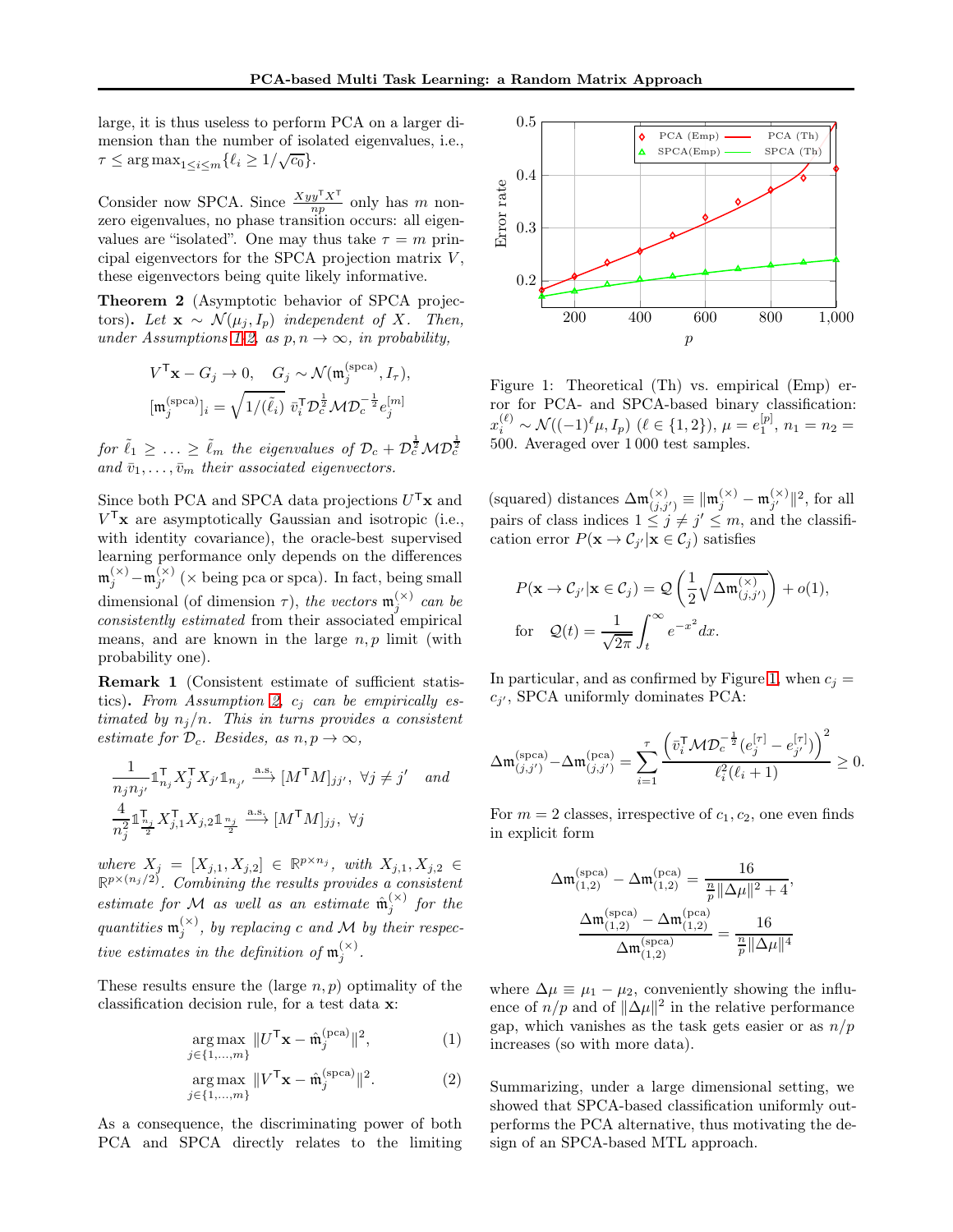# 4 From single- to multi-task SPCA-based learning

### 4.1 Multi-class setting

Let now  $X = [X_{[1]}, \ldots, X_{[k]}] \in \mathbb{R}^{p \times n}$  be a collection of  $n$  independent  $p$ -dimensional data vectors, divided into k subsets attached to individual "tasks". Task  $t$  is an  $m$ -class classification problem with training samples  $X_{[t]} = [X_{[t]1}, \ldots, X_{[t]m}] \in \mathbb{R}^{p \times n_t}$  with  $X_{[t]j} = [x_{t1}^{(j)}, \ldots, x_{tn_{tj}}^{(j)}] \in \mathbb{R}^{p \times n_{tj}}$  the  $n_{tj}$  vectors of class  $j \in \{1, \ldots, m\}$ . In particular,  $n = \sum_{t=1}^{k} n_t$  for  $n_t \equiv \sum_{j=1}^m n_{tj}.$ 

To each  $x_{t\ell}^{(j)} \in \mathbb{R}^p$  is attached a corresponding "label" (or score)  $y_{t\ell}^{(j)} \in \mathbb{R}^m$ . We denote in short  $y_t =$  $[y_{t1}^{(1)},...,y_{tn_t}^{(m)}]^{\mathsf{T}} \in \mathbb{R}^{n_t \times m}$  and  $y = [y_1^{\mathsf{T}},...,y_k^{\mathsf{T}}]^{\mathsf{T}} \in \mathbb{R}^{n \times m}$  the matrix of all labels. The natural MTL extension of SPCA would default  $y_{t\ell}^{(j)} \in \mathbb{R}^m$  to the canonical vectors  $e_j^{[m]}$  (or to  $\pm 1$  in the binary case). We disrupt here from this approach by explicitly not imposing a value for  $y_{t\ell}^{(j)}$ : this will be seen to be key to avert the problem of negative transfer. We only let  $y_{t\ell}^{(j)} = \tilde{y}_{tj}$ , for all  $1 \leq \ell \leq n_{tj}$  and for some generic matrix  $\tilde{y} = [\tilde{y}_{11}, \ldots, \tilde{y}_{km}]^{\top} \in \mathbb{R}^{mk \times m}$ , i.e., we impose that

$$
y = J\tilde{y}
$$
, for  $J = [j_{11}, \dots, j_{mk}]$ ,  
where  $j_{tj} = (0, \dots, 0, \mathbb{1}_{n_{tj}}, 0, \dots, 0)^{\mathsf{T}}$ .

As with the single-task case, we work under a Gaussian mixture model for each class  $\mathcal{C}_{t_i}$ .

<span id="page-4-0"></span>**Assumption 3** (Distribution of  $X$ ). For class j of Task t, denoted  $C_{tj}$ ,  $x_{t\ell}^{(j)} \sim \mathcal{N}(\mu_{tj}, I_p)$ , for some  $\mu_{tj} \in \mathbb{R}^p$ . We further denote  $M \equiv [\mu_{11}, \dots, \mu_{km}] \in \mathbb{R}^{p \times mk}$ .

<span id="page-4-1"></span>**Assumption 4** (Growth Rate). As  $n \to \infty$ ,  $p/n \to$  $c_0 > 0$  and, for  $1 \leq j \leq m$ ,  $n_{tj}/n \rightarrow c_{tj} > 0$ . Denoting  $c = [c_{11}, \ldots, c_{km}]^{\mathsf{T}} \in \mathbb{R}^{km}$  and  $\mathcal{D}_c = \text{diag}(c)$ ,  $(1/c_0)\mathcal{D}_c^{\frac{1}{2}}M^{\mathsf{T}}MD_c^{\frac{1}{2}} \to \mathcal{M} \in \mathbb{R}^{mk \times mk}$ .

We are now in position to present the main technical result of the article.

Theorem 3 (MTL Supervised Principal Component Analysis). Let  $\mathbf{x} \sim \mathcal{N}(\mu_{t_i}, I_p)$  independent of X and  $V \in \mathbb{R}^{p \times \tau}$  be the collection of the  $\tau \leq mk$  dominant eigenvectors of  $\frac{XyyX^{\mathsf{T}}}{np} \in \mathbb{R}^{p \times p}$ . Then, under Assump-tions [3-](#page-4-0)[4,](#page-4-1) as  $p, n \rightarrow \infty$ , in probability,

$$
V^{\mathsf{T}}\mathbf{x} - G_{tj} \to 0, \quad G_{tj} \sim \mathcal{N}(\mathfrak{m}_{tj}, I_{\tau})
$$
  
for  $[\mathfrak{m}_{tj}]_i = \sqrt{1/(c_0\tilde{\ell}_i)} \bar{v}_i^{\mathsf{T}}(\tilde{y}\tilde{y}^{\mathsf{T}})^{\frac{1}{2}} \mathcal{D}_c^{\frac{1}{2}} \mathcal{M} \mathcal{D}_c^{-\frac{1}{2}} e_{tj}^{[mk]}$ 

with  $\tilde{\ell}_1$  > ... >  $\tilde{\ell}_{mk}$  the eigenvalues of  $(\tilde{y}\tilde{y}^{\mathsf{T}})^{\frac{1}{2}}(\mathcal{D}^{\frac{1}{2}}_{c}\mathcal{M}\mathcal{D}$  $\overline{v}_c^{\frac{1}{2}} + \mathcal{D}_c)(\tilde{y}\tilde{y}^{\mathsf{T}})^{\frac{1}{2}}$  and  $\overline{v}_1, \ldots, \overline{v}_{mk}$  their

### eigenvectors.[4](#page-4-2)

As in the single task case, despite the high dimension of the data statistics appearing in  $V$ , the asymptotic performance only depends on the (small)  $mk \times mk$  matrices  $M$  and  $\mathcal{D}_c$ , which here leverages the inter-task inter-class products  $\mu_{tj}^{\mathsf{T}}\mu_{t'j'}$ . This correlation between tasks together with the labelling choice  $\tilde{y}$  (importantly recall that here  $V = V(y)$  influences the MTL performance. The next section discusses how to optimally align  $\tilde{y}$  and M so to maximize this performance. This, in addition to Remark [1](#page-3-1) being evidently still valid here (i.e.,  $c$  and  $M$  can be a priori consistently estimated), will unfold into our proposed asymptotically optimal MTL SPCA algorithm.

#### 4.2 Binary classification and optimal labels

To obtain more telling conclusions, let us now focus on binary classification ( $m = 2$ ). In this case,  $y = J\tilde{y}$ , with  $\tilde{y} \in \mathbb{R}^{2k}$  (rather than in  $\mathbb{R}^{2k \times 2}$ ) unidimensional. Here  $\frac{Xyy^{\mathsf{T}}X^{\mathsf{T}}}{np}$  has for unique non-trivial eigenvector  $|Xy| ||Xy||$  and  $V^{\mathsf{T}}\mathbf{x}$  is scalar.

<span id="page-4-3"></span>Corollary 1 (Binary MTL Supervised Principal Component Analysis). Let  $\mathbf{x} \sim \mathcal{N}(\mu_{t_i}, I_p)$  independent of X. Then, under Assumptions [3-](#page-4-0)[4](#page-4-1) and the above setting, as  $p, n \to \infty$ ,

$$
V^{\mathsf{T}}\mathbf{x} - G_{tj} \to 0, \quad G_{tj} \sim \mathcal{N}(\mathfrak{m}_{tj}^{(\text{bin})}, 1)
$$
  
where 
$$
\mathfrak{m}_{tj}^{(\text{bin})} = \frac{\tilde{y}^{\mathsf{T}} \mathcal{D}_{c}^{\frac{1}{2}} \mathcal{M} \mathcal{D}_{c}^{-\frac{1}{2}} e_{tj}}{\sqrt{\tilde{y}^{\mathsf{T}} (\mathcal{D}_{c}^{\frac{1}{2}} \mathcal{M} \mathcal{D}_{c}^{\frac{1}{2}} + \mathcal{D}_{c})\tilde{y}}}.
$$

From Corollary [1,](#page-4-3) denoting  $\hat{\mathfrak{m}}_{t1}^{(\text{bin})}$  the natural consistent estimate for  $\mathfrak{m}_{t1}^{(\text{bin})}$  (as per Remark [1\)](#page-3-1), the optimal class allocation decision for x reduces to the "averagedmean" test

$$
V^{\mathsf{T}} \mathbf{x} = V(y)^{\mathsf{T}} \mathbf{x} \underset{\mathcal{C}_{t2}}{\geq} \frac{1}{2} \left( \hat{\mathfrak{m}}_{t1}^{(\text{bin})} + \hat{\mathfrak{m}}_{t2}^{(\text{bin})} \right) \tag{3}
$$

with corresponding classification error rate  $\epsilon_t \equiv$  $\frac{1}{2}P(\mathbf{x} \to \mathcal{C}_{t2}|\mathbf{x} \in \mathcal{C}_{t1}) + \frac{1}{2}P(\mathbf{x} \to \mathcal{C}_{t1}|\mathbf{x} \in \mathcal{C}_{t2})$  (assuming equal prior class probability) given by

$$
\epsilon_t \equiv P\left(V^{\mathsf{T}} \mathbf{x} \underset{C_{t2}}{\geq} \frac{c_{t1}}{2} \left(\hat{\mathfrak{m}}_{t1}^{(\text{bin})} + \hat{\mathfrak{m}}_{t2}^{(\text{bin})}\right)\right)
$$

$$
= Q\left(\frac{1}{2}(\mathfrak{m}_{t1}^{(\text{bin})} - \mathfrak{m}_{t2}^{(\text{bin})})\right) + o(1). \tag{4}
$$

<span id="page-4-2"></span><sup>4</sup>For simplicitly, we avoid the scenario where the eigenvalues  $\tilde{\ell}_i$  appear with multiplicity, which would require to gather the eigenvectors into eigenspaces. This would in effect only make the notations more cumbersome.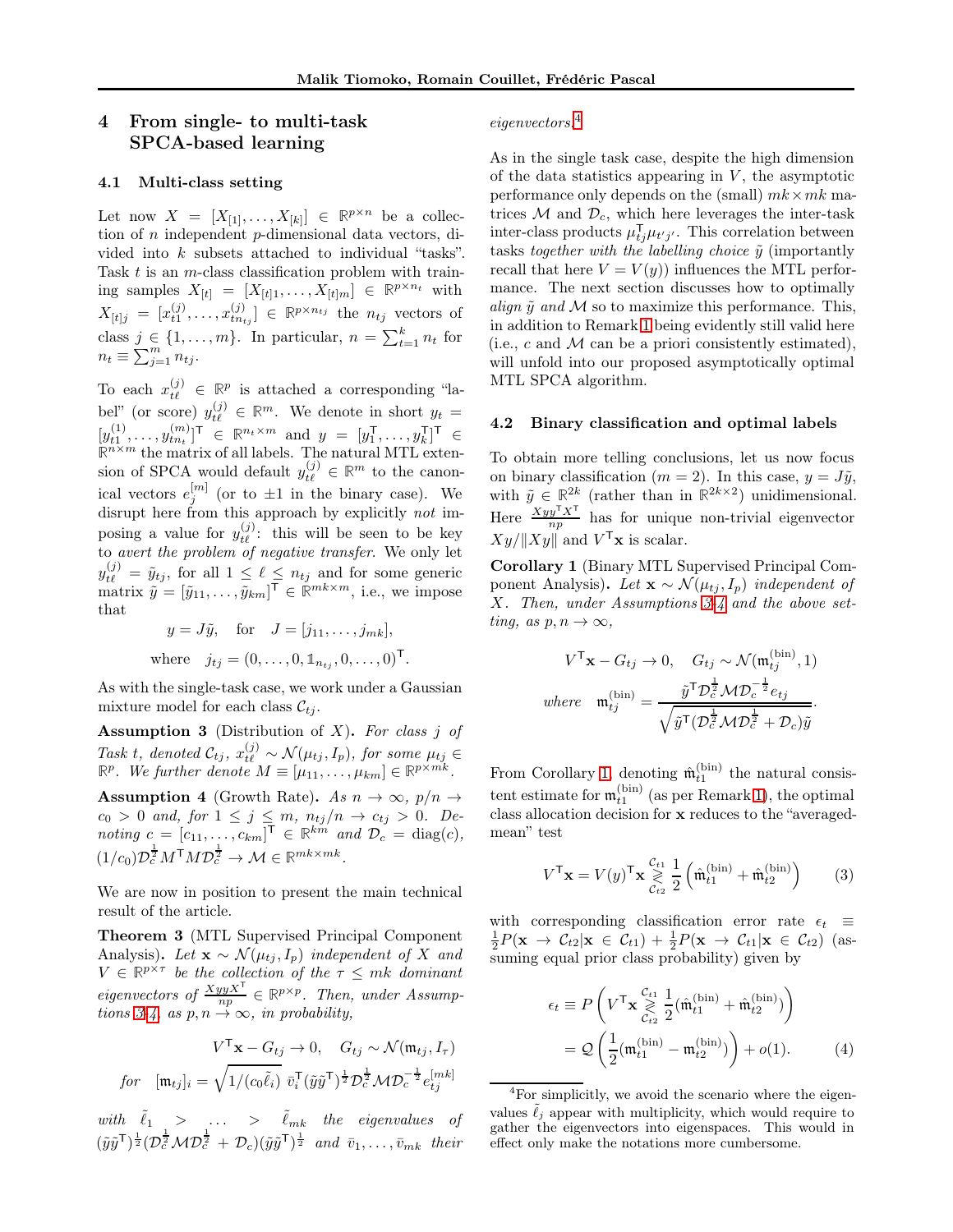From the expression of  $\mathfrak{m}_{tj}^{(\text{bin})}$ , the asymptotic performance clearly depends on a proper choice of  $\tilde{y}$ . This expression being quadratic in  $\tilde{y}$ , the  $\epsilon_t$  minimizer  $\tilde{y} = \tilde{y}_{[t]}^{\star}$ assumes a closed-form:

$$
\tilde{y}_{[t]}^{\star} \equiv \arg \max_{\tilde{y} \in \mathbb{R}^{2k}} (\mathfrak{m}_{t1}^{(\text{bin})} - \mathfrak{m}_{t2}^{(\text{bin})})^2
$$

$$
= \mathcal{D}_c^{-\frac{1}{2}} (\mathcal{M} + I_{2k})^{-1} \mathcal{M} \mathcal{D}_c^{-\frac{1}{2}} (e_{t1} - e_{t2}). \tag{5}
$$

Letting  $\hat{\tilde{y}}_{[t]}^{\star}$  be the natural consistent estimator of  $\tilde{y}_{[t]}^{\star}$ (again from Remark [1\)](#page-3-1), and updating  $V = V(\tilde{y}_{[t]})$  accordingly, the corresponding (asymptotically) optimal value  $\epsilon_t^*$  of the error rate  $\epsilon_t$  is

$$
\epsilon_t^* = \mathcal{Q}\left(\frac{1}{2}\sqrt{(e_{t1}^{[2k]} - e_{t2}^{[2k]})^{\mathsf{T}}\mathcal{H}(e_{t1}^{[2k]} - e_{t2}^{[2k]})}\right) + o(1),
$$
\n
$$
\text{with} \quad \mathcal{H} = \mathcal{D}_c^{-\frac{1}{2}}\mathcal{M}\left(\mathcal{M} + I_{2k}\right)^{-1}\mathcal{M}\mathcal{D}_c^{-\frac{1}{2}}
$$
\n
$$
(6)
$$

This formula is instructive to discuss: under strong or weak task correlation,  $\tilde{y}_{[t]}^{\star}$  implements differing strategies to avoid *negative transfers*. For instance, if  $\mu_{tj}^{\mathsf{T}}\mu_{t'j'}=0$  for all  $t'\neq t$  and  $j,j'\in\{1,\ldots,m\}$ , then the two rows and columns of  $M$  associated to Task  $t$ are all zero but on the  $2 \times 2$  diagonal block:  $\tilde{y}_{[t]}^{\star}$  is then all zeros but on its two Task- $t$  elements; any other value at these zero-entry locations (such as the usual  $\pm 1$ ) is suboptimal and possibly severely detrimental to classification. Letting  $\tilde{y}_{[t]} = [1, -1, \ldots, 1, -1]^\mathsf{T}$  is even more detrimental when  $\mu_{tj}^{\mathsf{T}}\mu_{t'j'} < 0$  for some  $t' \neq t'$ : when the mapping of classes across tasks is reversed, these tasks work *against* the classification.

Remark 2 (On Bayes optimality). Under the present MTL setting of a mixture of two isotropic random Gaussian vectors, the authors recently established that the Bayes optimal error rate (associated to the decision rule inf<sub>g</sub>  $P(g(\mathbf{x}) > 0 \mid \mathbf{x} \in C_{t1})$  precisely coincides with  $\varepsilon_{t1}^{\star}$ .<sup>[5](#page-5-0)</sup> This proves here that, at least under the present data configuration, the proposed SPCA-MTL framework is optimal.

#### 4.3 Binary-based multi-class classification

Having an optimal binary classification framework for every task and every pair of classes, one may expect to reach high performance levels in generic multi-class settings by resorting to a one-versus-all extension of the binary case. For every target task  $t$ , one-versus-all implements m binary classifiers: classifier  $\ell \in \{1, \ldots, m\}$ 

<span id="page-5-1"></span>separates class  $\mathcal{C}_{t\ell}$  – locally renamed "class  $\mathcal{C}_{t1}^{(\ell)}$ " – from all other classes – gathered as a unique "class  $\mathcal{C}_{t2}^{(\ell)}$ ". Each binary classifier is then "optimized" using labels  ${\tilde{y}^{\star(\ell)}_{\scriptscriptstyle [}}$  $\mathcal{L}(t)$  as per Equation [\(5\)](#page-5-1); however, the joint class  $\mathcal{C}_{t2}^{(\ell)}$ is here composed of a Gaussian mixture: this disrupts with our optimal framework, thereby in general leading to suboptimal labels; in practice though, for sufficiently distinct classes, the (suboptimal) label  $\tilde{y}_{h}^{*(\ell)}$  $[t]$ manages to isolate the value  $\mathfrak{m}_{t\ell}^{(\text{bin})} = \mathfrak{m}_{t1}^{(\text{bin},\ell)}$  for class  $\mathcal{C}_{t\ell} = \mathcal{C}_{t1}^{(\ell)}$  from the values  $\mathfrak{m}_{tj}^{(\text{bin})}$  of all other classes  $\mathcal{C}_{tj}, j \neq \ell$ , to such an extent that (relatively speaking) these  $\mathfrak{m}_{tj}^{(\text{bin})}$  can be considered quite close, and so close to their mean  $\mathfrak{m}_{t2}^{(\text{bin}, \ell)}$ , without much impact on the classifier performance. Finally, the class allocation for unknown data x is based on a largest classifierscore. But, to avoid biases which naturally arise in the one-versus-all approach [\[9,](#page-8-11) Section 7.1.3], this imposes that the m different classifiers be "comparable and aligned". To this end, we exploit Corollary [1](#page-4-3) and Remark [1](#page-3-1) which give a consistent estimate of all classifier statistics: the test scores for each classifier can be centered so that the asymptotic distribution for class  $\mathcal{C}_{t1}^{(\ell)}$  is a standard normal distribution for each  $1 \leq \ell \leq m$ , thereby automatically discarding biases. Thus, instead of selecting the class with largest score  $\argmax_{\ell} V(y_{[t]}^{\star (\ell)}$  $(\begin{bmatrix} \star(\ell) \\ [t] \end{bmatrix})^{\mathsf{T}}$ **x** (as conventionally performed [\[9,](#page-8-11) Section 7.1.3]), the class allocation is based on the centered scores  $\argmax_{\ell} \{V(y_{[t]}^{\star(\ell)}$  $\begin{bmatrix} \star(\ell) \\ [t] \end{bmatrix}^{\mathsf{T}} \mathbf{x} - \mathfrak{m}_{t1}^{(\text{bin},\ell)} \}$ . <sup>[6](#page-5-2)</sup> These discussions result in Algorithm [1.](#page-6-0)

#### 4.4 Complexity of the SPCA-MTL algorithm

Algorithm [1](#page-6-0) is simple to implement and, with optimal hyperparameters consistently estimated, does not require learning by cross validation. The algorithm computational cost is thus mostly related to the computation of the decision scores  $g_{\boldsymbol{x},t}^{(\ell)}$ , i.e., to a matrixvector multiplication with matrix size  $p \times n$  of complexity  $\mathcal{O}(n^2)$  (recall that  $p \sim n$ ). This is quite unlike competing methods: MTL-LSSVM proposed in [\[48\]](#page-10-11) solves a system of n linear equations, for a complexity of order  $\mathcal{O}(n^3)$ ; MTL schemes derived from SVM (CDLS [\[23\]](#page-9-18), MMDT [\[22\]](#page-9-19)) also have a similar  $O(n^3)$  complexity, these algorithms solving a quadratic programming problem [\[11\]](#page-8-12); besides, in these works, a step of model selection via cross validation needs be performed, which increases the algorithm complexity while simultaneously discarding part of the training data for validation.

<span id="page-5-0"></span><sup>&</sup>lt;sup>5</sup>The result builds on recent advances in physicsinspired (spin glass models) large dimensional statistics; see for instance [\[28\]](#page-9-17) for a similar result in a single task semi-supervised learning setting. Being a parallel work of the same authors, the reference is concealed in the present version to maintain anonymity.

<span id="page-5-2"></span><sup>&</sup>lt;sup>6</sup>More detail and illustrations are provided in the supplementary material.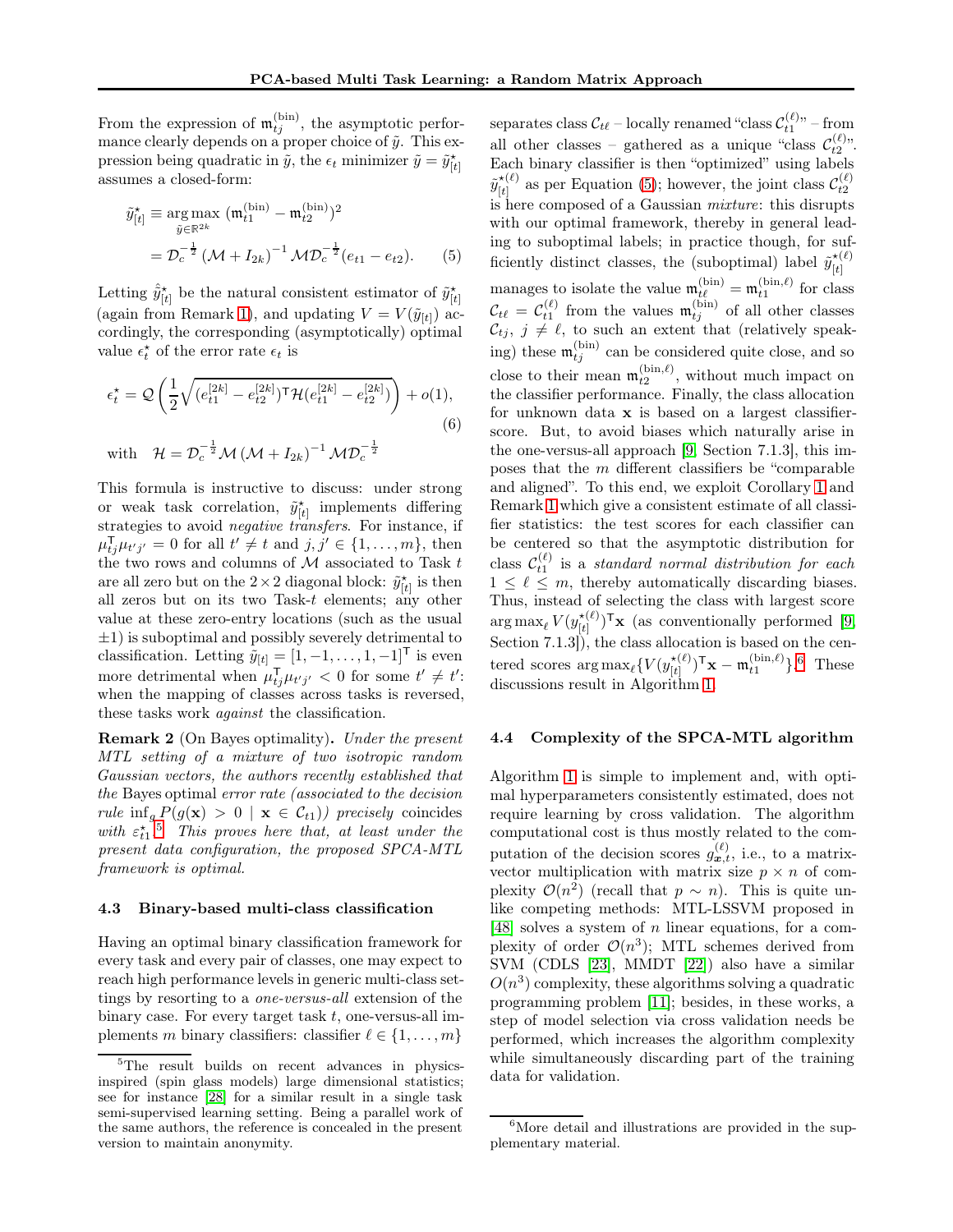<span id="page-6-0"></span>Algorithm 1 Proposed multi-class MTL SPCA algorithm.

 $\textbf{Input:} \quad \text{Training} \;\; X \;\; = \;\; [X_{[1]}, \ldots, X_{[k]}], \;\; X_{[t']} \;\; =$  $[X_{[t']1}, \ldots, X_{[t']m}], X_{[t']\ell} \in \mathbb{R}^{p \times n_{t'\ell}}$  and test **x**. **Output:** Estimated class  $\hat{\ell} \in \{1, ..., m\}$  of **x** for target Task t.

Center and normalize the data per task using z-score normalization [\[38\]](#page-9-20).

for  $\ell = 1$  to m do

**Estimate** c and M (from Remark [1\)](#page-3-1) using  $X_{[t']\ell}$ as data of class  $\mathcal{C}_{t'1}^{(\ell)}$  $t' \in \{1, \ldots, k\}$  and  $t' \in \{1, \ldots, k\}$  $\{X_{[t']1}, \ldots, X_{[t']m}\} \setminus \{X_{[t']\ell}\}\$ as data of class  $\mathcal{C}^{(\ell)}_{t'2}$  $t^{\prime}2$ .  $\textbf{Evaluate} \quad \text{labels} \quad \quad \tilde{y}_{[t]}^{\star (\ell)} \quad \text{=}$  ${\mathcal{D}_c^{-\frac{1}{2}} \left( \mathcal{M} + I_{2k} \right)^{-1} \mathcal{M} \mathcal{D}_c^{-\frac{1}{2}} (e_{t1}^{[2k]} - e_{t2}^{[2k]}})}.$ **Compute** the classification score  $g_{\mathbf{x},t}^{(\ell)}$  $\mathbf{x},t =$  $\tilde{y}_{\text{H}}^{\star(\ell) \mathsf{T}}$  $\frac{\mathbf{t}^{(\ell)}\mathsf{T}}{[t]}J^\mathsf{T} X^\mathsf{T} \mathbf{x} / \|\tilde{y}_{[t]}^{\mathbf{t}^{(\ell)}\mathsf{T}}$  $\frac{\star(\ell) \mathsf{T}}{[t]} J^\mathsf{T} X^\mathsf{T} \Vert.$ **Estimate**  $\mathfrak{m}_{t1}^{(\text{bin}, \ell)}$  as  $\hat{\mathfrak{m}}_{t1}^{(\text{bin}, \ell)}$  from Corollary [1.](#page-4-3) end for **Output:**  $\hat{\ell} = \arg \max_{\ell \in \{1,...,m\}} (g_{\bm{x},t}^{(\ell)} - \hat{\mathfrak{m}}_{t1}^{(\text{bin},\ell)}).$ 

### 5 Supporting experiments

We here compare the performance of Algorithm [1](#page-6-0) (MTL SPCA), on both synthetic and real data benchmarks, to competing state-of-the-art methods, such as MTL-LSSVM [\[48\]](#page-10-11) and CDLS [\[23\]](#page-9-18).<sup>[7](#page-6-1)</sup>

Transfer learning for binary classification. First consider a two-task two-class  $(k, m = 2)$  scenario with  $x_{t\ell}^{(j)} \sim \mathcal{N}((-1)^j \mu_t, I_p), \mu_2 = \beta \mu_1 + \sqrt{1 - \beta^2} \mu_1^{\perp}$  for  $\mu_1^{\perp}$  any vector orthogonal to  $\mu_1$  and  $\beta \in [0, 1]$  controlling inter-task similarity. Figure [2](#page-6-2) depicts the empirical and theoretical classification error  $\epsilon_2$  for the above methods for  $p = 100$  and  $n = 2200$ ; for completeness, the single-task SPCA (ST-SPCA) of Section [3](#page-1-1) (which disregards data from other tasks) as well as its naive MTL extension with labels  $\tilde{y}_{[t]} = [1, -1, \ldots, 1, -1]^\mathsf{T}$ (N-SPCA) were added. MTL SPCA properly tracks task relatedness, while CDLS fails when both tasks are quite similar. MTL LSSVM shows identical performances but at the cost of setting optimal hyperparameters. Probably most importantly, when not op*timizing* the labels  $y$ , the performance (of N-SPCA) is strongly degraded by negative transfer, particularly when tasks are not related. Figure [2](#page-6-2) also provides typical computational times for each algorithm when run



<span id="page-6-2"></span>Figure 2: (Top) Theoretical (Th)/empirical (Emp) error rate for 2-class Gaussian mixture transfer with means  $\mu_1 = e_1^{[p]}, \mu_1^{\perp} = e_p^{[p]}, \mu_2 = \beta \mu_1 + \sqrt{1 - \beta^2} \mu_1^{\perp},$  $p = 100, n_{1j} = 1000, n_{2j} = 50;$  (Bottom) running time comparison (in sec);  $n = 2p$ ,  $n_{ti}/n = 0.25$ . Averaged over 1 000 test samples.

on a modern laptop, and confirms that Algorithm [1](#page-6-0) scales very favorably with the data dimension  $p$ , while MTL LSSVM and CDLS quickly become prohibitively expensive.

Transfer learning for multi-class classification. We next experiment on the ImageClef dataset [\[24\]](#page-9-21) made of 12 common categories shared by 3 public data "domains": Caltech-256 (C), ImageNet ILSVRC 2012 (I), and Pascal VOC 2012 (P). Every pair of domains is successively selected as "source" and a "target" for binary (transfer) multi-task learning, resulting in 6 transfer tasks  $S \rightarrow T$  for  $S, T \in \{I, C, P\}$ . Table [1](#page-7-2) supports the stable and competitive performance of MTL-SPCA, on par with MTL LSSVM (but much cheaper).

Increasing the number of tasks. We now investigate the comparative gains induced when increasing the number of tasks. To best observe the reaction of each algorithm to the additional tasks, we here consider both a tunable synthetic Gaussian mixture and (less tractable) real-world data. The synthetic data consist of two Gaussian classes with means  $\mu_{tj} = (-1)^j \mu_{[t]}$  with  $\mu_{[t]} = \beta_{[t]} \mu + \sqrt{1 - \beta_{[t]}^2} \mu^{\perp}$  for  $\beta_{[t]}$ 

<span id="page-6-1"></span>We insist that MTL SPCA is intended to function under the constraint of scarce data and does not account for the very nature of these data: to avoid arbitrary conclusions, image- or language-dedicated MTL and transfer learning methods (e.g., modern adaptions of deep nets for transfer learning [\[47\]](#page-10-13)) are not used for comparison.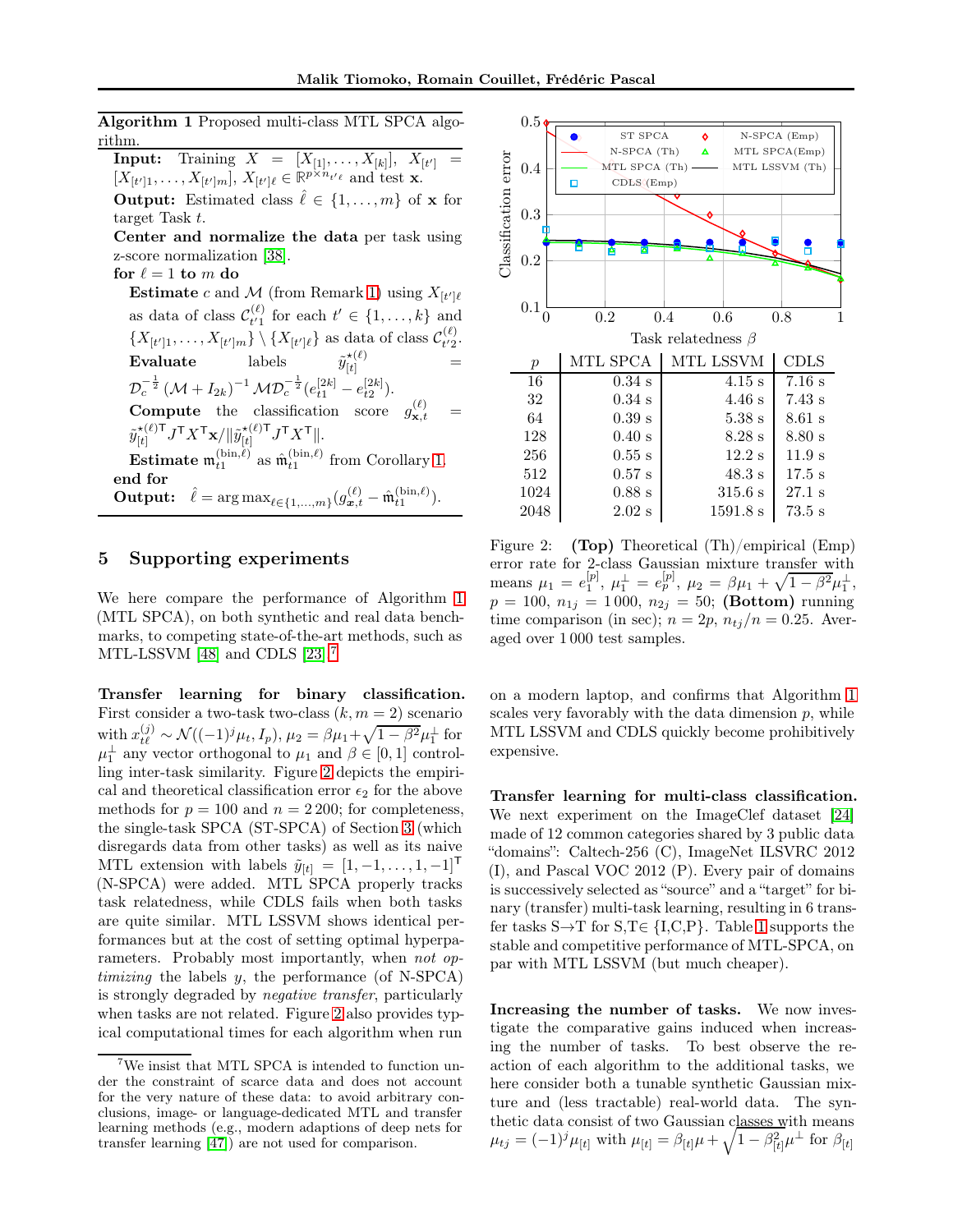<span id="page-7-2"></span>

| S/T         | $P \rightarrow I$ | $P \rightarrow C$ | $I \rightarrow P$ | $I \rightarrow C$ | $C \rightarrow P$ | $C \rightarrow I$ | Average |
|-------------|-------------------|-------------------|-------------------|-------------------|-------------------|-------------------|---------|
| ST SPCA     | 91.84             | 96.24             | 82.26             | 96.24             | 82.26             | 91.84             | 90.11   |
| N-SPCA      | 92.21             | 96.37             | 84.34             | 95.97             | 81.34             | 90.47             | 90.12   |
| MTL LSSVM   | 93.03             | 97.24             | 84.79             | 97.74             | 83.74             | 94.92             | 91.91   |
| <b>CDLS</b> | 92.03             | 94.62             | 84.82             | 95.72             | 81.04             | 92.54             | 90.13   |
| MTL SPCA    | 93.39             | 96.61             | 85.24             | 96.68             | 83.76             | 93.39             | 91.51   |

Table 1: Transfer learning accuracy for the ImageClef database: P(Pascal), I(Imagenet), C(Caltech); different "Source to target" task pairs  $(S \rightarrow T)$  based on Resnet-50 features.

drawn uniformly at random in [0, 1] and with  $\mu = e_1^{[p]}$ ,  $\mu^{\perp}=e_{p}^{[p]}.$  The real-world data are the Amazon review  $($ textual $)$  dataset<sup>[8](#page-7-3)</sup> [\[10\]](#page-8-13) and the MNIST (image) dataset [\[15\]](#page-8-14). For Amazon review, the positive vs. negative reviews of "books", "dvd" and "electronics" products are added to help classify the positive vs. negative reviews of "kitchen" products. For MNIST, additional digit pairs are added progressively to help classify the target pair  $(1, 4)$ . The results are shown in Figure [3](#page-7-4) which confirms that (i) the naive extension of SPCA  $(N-SPCA)$  with labels  $\pm 1$  can fail to the point of being bested by (single task) ST-SPCA, (ii) MTL-SPCA never decays with more tasks.

Multi-class multi-task classification. We finally turn to the full multi-task multi-class setting of Algorithm [1.](#page-6-0) Figure [4](#page-8-15) simultaneously compares running time and error rates of MTL-SPCA and MTL- $LSSVM<sup>9</sup>$  $LSSVM<sup>9</sup>$  $LSSVM<sup>9</sup>$  on a variety of multi-task datasets, and again confirms the overall computational gains (by decades!) of MTL-SPCA for approximately the same performance levels.

### 6 Conclusion

Following recent works on large dimensional statistics for the design of simple, cost-efficient, and tractable machine learning algorithms [\[14\]](#page-8-16), the article confirms the possibility to achieve high performance levels while theoretically averting the main sources of biases, here for the a priori difficult concept of multi-task learning. The article, we hope, will be followed by further investigations of sustainable AI algorithms, driven by modern mathematical tools. In the present multi-task learning framework, practically realistic extensions to semisupervised learning (when labelled data are scarce) with possibly missing, unbalanced, or incorrectly labelled data are being considered by the authors.



<span id="page-7-4"></span>Figure 3: Empirical classification error vs. number of tasks; (Top) Synthetic Gaussian with random task correlation:  $p = 200, n_{11} = n_{12} = 50, n_{21} = n_{22}$ 5, 10 000 test samples; (Center) Amazon Review:  $n_{11} = n_{12} = 100, n_{21} = n_{22} = 50, 2000$  test samples; (Bottom) MNIST: initial  $p = 100$ -PCA preprocessing,  $n_{11} = n_{12} = 100, n_{21} = n_{22} = 50, 500$  test samples.

#### <span id="page-7-1"></span>References

- [1] Rie Kubota Ando and Tong Zhang. A framework for learning predictive structures from multiple tasks and unlabeled data. Journal of Machine Learning Research, 6(Nov):1817–1853, 2005.
- <span id="page-7-0"></span>[2] Andreas Argyriou, Theodoros Evgeniou, and Mas-

<span id="page-7-3"></span><sup>&</sup>lt;sup>8</sup>Encoded in  $p = 400$ -dimensional tf\*idf feature vectors of bag-of-words unigrams and bigrams.

<span id="page-7-5"></span><sup>&</sup>lt;sup>9</sup>CDLS only handles multi-task learning with  $k = 2$  and cannot be used for comparison.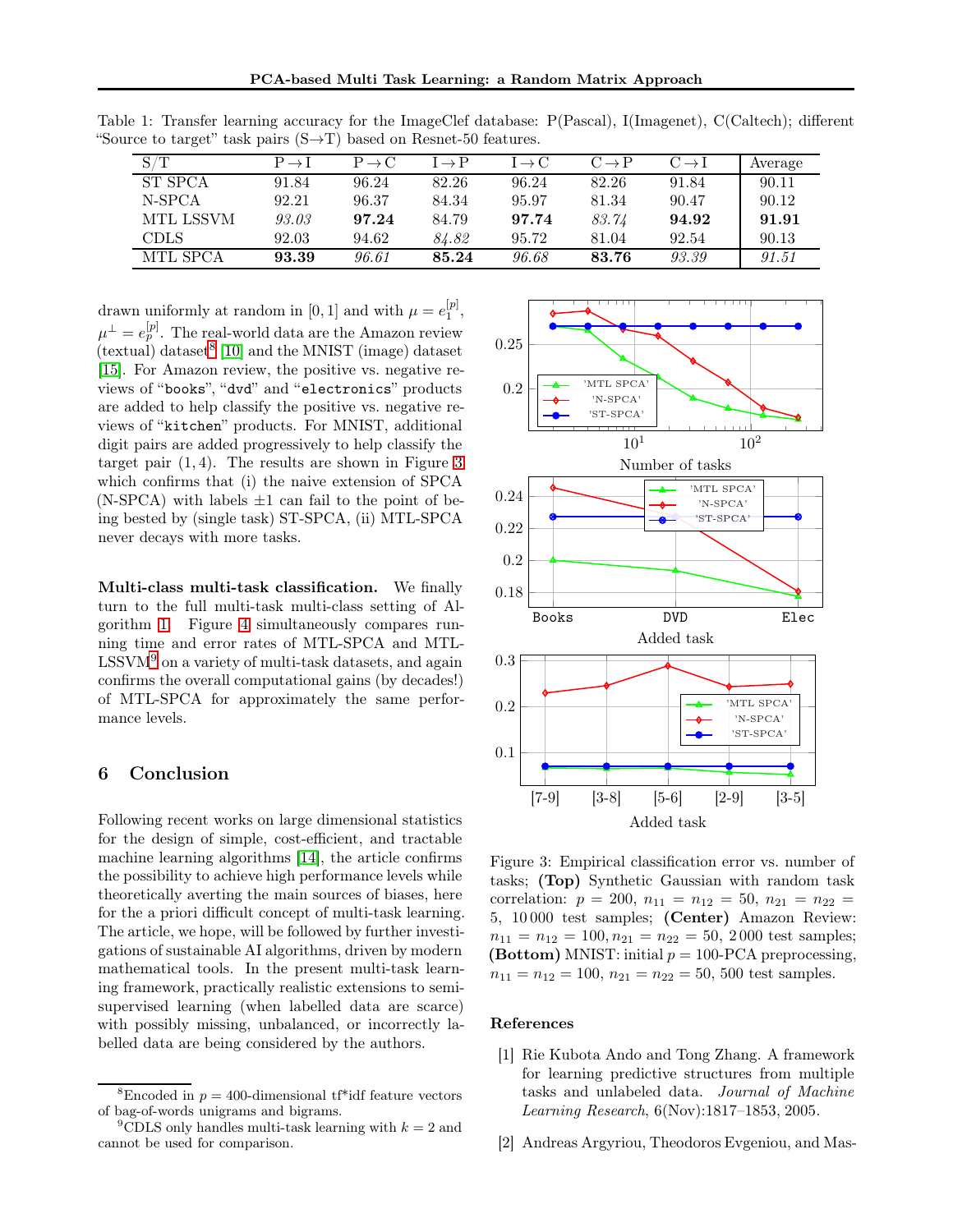

<span id="page-8-15"></span>Figure 4: (Top) Runtime vs. classification error  $(\epsilon_t)$ for multi-task multi-class MTL-LSSVM (filled marks) and MTL-SPCA (empty marks). (Bottom) Datasets. Synthetic:  $\mu_j = 2e^{[p]}_j$ ,  $\mu_j^{\perp} = 2e^{[p]}_{p-j}$ ,  $\beta_1 = 0.2$ ,  $\beta_2 = 0.4$ ,  $\beta_3 = 0.6; p = 200, n_{1j} = n_{2j} = 100, n_{3j} = 50; 1000$ test sample averaging.

similiano Pontil. Convex multi-task feature learning. Machine learning, 73(3):243–272, 2008.

- <span id="page-8-8"></span>[3] Hassan Ashtiani and Ali Ghodsi. A dimensionindependent generalization bound for kernel supervised principal component analysis. In Feature Extraction: Modern Questions and Challenges, pages 19–29. PMLR, 2015.
- <span id="page-8-7"></span>[4] Jinho Baik and Jack W Silverstein. Eigenvalues of large sample covariance matrices of spiked population models. Journal of multivariate analysis, 97(6):1382–1408, 2006.
- <span id="page-8-1"></span>[5] Eric Bair, Trevor Hastie, Debashis Paul, and Robert Tibshirani. Prediction by supervised principal components. Journal of the American Statistical Association, 101(473):119–137, 2006.
- <span id="page-8-9"></span>[6] Mahsa Baktashmotlagh, Mehrtash T Harandi, Brian C Lovell, and Mathieu Salzmann. Unsupervised domain adaptation by domain invariant projection. In Proceedings of the IEEE International Conference on Computer Vision, pages 769–776, 2013.
- <span id="page-8-0"></span>[7] Elnaz Barshan, Ali Ghodsi, Zohreh Azimifar, and Mansoor Zolghadri Jahromi. Supervised principal component analysis: Visualization, classification and regression on subspaces and submanifolds. Pattern Recognition, 44(7):1357–1371, 2011.
- <span id="page-8-6"></span>[8] Florent Benaych-Georges and Raj Rao Nadakuditi. The singular values and vectors of low rank

perturbations of large rectangular random matrices. Journal of Multivariate Analysis, 111:120– 135, 2012.

- <span id="page-8-13"></span><span id="page-8-11"></span>[9] Christopher M Bishop. Pattern recognition and machine learning. springer, 2006.
- [10] John Blitzer, Mark Dredze, and Fernando Pereira. Biographies, bollywood, boom-boxes and blenders: Domain adaptation for sentiment classification. In Proceedings of the 45th annual meeting of the association of computational linguistics, pages 440–447, 2007.
- <span id="page-8-12"></span>[11] Léon Bottou and Chih-Jen Lin. Support vector machine solvers. Large scale kernel machines, 3(1):301–320, 2007.
- <span id="page-8-2"></span>[12] Rich Caruana. Multitask learning. Machine learn $ing, 28(1):41–75, 1997.$
- <span id="page-8-10"></span>[13] Guoqing Chao, Yuan Luo, and Weiping Ding. Recent advances in supervised dimension reduction: A survey. Machine learning and knowledge extraction, 1(1):341–358, 2019.
- <span id="page-8-16"></span>[14] Romain Couillet, Florent Chatelain, and Nicolas Le Bihan. Two-way kernel matrix puncturing: towards resource-efficient pca and spectral clustering. arXiv preprint arXiv:2102.12293, 2021.
- <span id="page-8-14"></span>[15] Li Deng. The mnist database of handwritten digit images for machine learning research [best of the web]. IEEE Signal Processing Magazine, 29(6):141–142, 2012.
- <span id="page-8-3"></span>[16] Theodoros Evgeniou and Massimiliano Pontil. Regularized multi–task learning. In Proceedings of the tenth ACM SIGKDD international conference on Knowledge discovery and data mining, pages 109–117. ACM, 2004.
- <span id="page-8-5"></span>[17] Benyamin Ghojogh and Mark Crowley. Unsupervised and supervised principal component analysis: Tutorial. arXiv preprint arXiv:1906.03148, 2019.
- <span id="page-8-17"></span>[18] Boqing Gong, Yuan Shi, Fei Sha, and Kristen Grauman. Geodesic flow kernel for unsupervised domain adaptation. In 2012 IEEE Conference on Computer Vision and Pattern Recognition, pages 2066–2073. IEEE, 2012.
- <span id="page-8-4"></span>[19] Pinghua Gong, Jieping Ye, and Chang-shui Zhang. Multi-stage multi-task feature learning. In Advances in neural information processing systems, pages 1988–1996, 2012.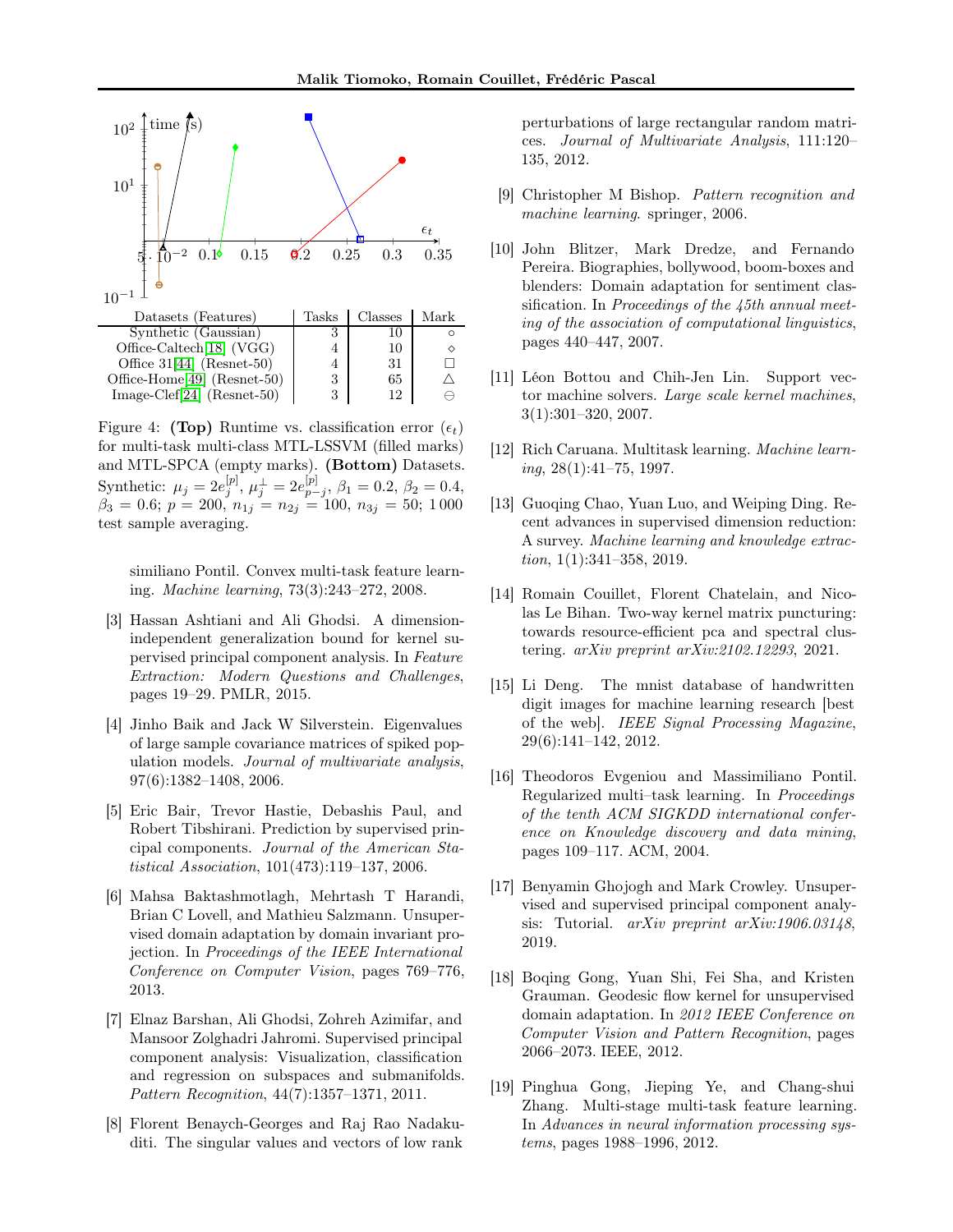- <span id="page-9-15"></span>[20] Arthur Gretton, Olivier Bousquet, Alex Smola, and Bernhard Schölkopf. Measuring statistical dependence with hilbert-schmidt norms. In International conference on algorithmic learning theory, pages 63–77. Springer, 2005.
- <span id="page-9-6"></span>[21] Peter Henderson, Jieru Hu, Joshua Romoff, Emma Brunskill, Dan Jurafsky, and Joelle Pineau. Towards the systematic reporting of the energy and carbon footprints of machine learning. Journal of Machine Learning Research, 21(248):1–43, 2020.
- <span id="page-9-19"></span>[22] Judy Hoffman, Erik Rodner, Jeff Donahue, Trevor Darrell, and Kate Saenko. Efficient learning of domain-invariant image representations.  $arXiv$ preprint arXiv:1301.3224, 2013.
- <span id="page-9-18"></span>[23] Yao-Hung Hubert Tsai, Yi-Ren Yeh, and Yu-Chiang Frank Wang. Learning cross-domain landmarks for heterogeneous domain adaptation. In Proceedings of the IEEE conference on computer vision and pattern recognition, pages 5081–5090, 2016.
- <span id="page-9-21"></span>[24] Bogdan Ionescu, Henning Müller, Mauricio Villegas, Helbert Arenas, Giulia Boato, Duc-Tien Dang-Nguyen, Yashin Dicente Cid, Carsten Eickhoff, Alba G Seco de Herrera, Cathal Gurrin, et al. Overview of imageclef 2017: Information extraction from images. In International Conference of the Cross-Language Evaluation Forum for European Languages, pages 315–337. Springer, 2017.
- <span id="page-9-8"></span>[25] Iain M Johnstone. On the distribution of the largest eigenvalue in principal components analysis. Annals of statistics, pages 295–327, 2001.
- <span id="page-9-5"></span>[26] Alexandre Lacoste, Alexandra Luccioni, Victor Schmidt, and Thomas Dandres. Quantifying the carbon emissions of machine learning. arXiv preprint arXiv:1910.09700, 2019.
- <span id="page-9-9"></span>[27] Seunggeun Lee, Fei Zou, and Fred A Wright. Convergence and prediction of principal component scores in high-dimensional settings. Annals of statistics, 38(6):3605, 2010.
- <span id="page-9-17"></span>[28] Marc Lelarge and Léo Miolane. Asymptotic bayes risk for gaussian mixture in a semi-supervised setting. In 2019 IEEE 8th International Workshop on Computational Advances in Multi-Sensor Adaptive Processing (CAMSAP), pages 639–643. IEEE, 2019.
- <span id="page-9-14"></span>[29] Jun Liu, Shuiwang Ji, and Jieping Ye. Multi-task feature learning via efficient l2, 1-norm minimization. arXiv preprint arXiv:1205.2631, 2012.
- <span id="page-9-13"></span>[30] Qiuhua Liu, Xuejun Liao, and Lawrence Carin. Semi-supervised multitask learning. Advances in Neural Information Processing Systems, 20:937– 944, 2007.
- <span id="page-9-4"></span>[31] Mingsheng Long, Jianmin Wang, Guiguang Ding, Dou Shen, and Qiang Yang. Transfer learning with graph co-regularization. IEEE Transactions on Knowledge and Data Engineering, 26(7):1805– 1818, 2013.
- <span id="page-9-11"></span>[32] Mingsheng Long, Han Zhu, Jianmin Wang, and Michael I Jordan. Unsupervised domain adaptation with residual transfer networks. arXiv preprint arXiv:1602.04433, 2016.
- <span id="page-9-16"></span>[33] Vladimir Alexandrovich Marchenko and Leonid Andreevich Pastur. Distribution of eigenvalues for some sets of random matrices. Matematicheskii Sbornik, 114(4):507–536, 1967.
- <span id="page-9-1"></span>[34] Andreas Maurer, Massi Pontil, and Bernardino Romera-Paredes. Sparse coding for multitask and transfer learning. In International conference on machine learning, pages 343–351, 2013.
- <span id="page-9-3"></span>[35] Guillaume Obozinski, Ben Taskar, and Michael Jordan. Multi-task feature selection. Statistics Department, UC Berkeley, Tech. Rep, 2(2.2):2, 2006.
- <span id="page-9-2"></span>[36] Sinno Jialin Pan, Ivor W Tsang, James T Kwok, and Qiang Yang. Domain adaptation via transfer component analysis. IEEE Transactions on Neural Networks, 22(2):199–210, 2010.
- <span id="page-9-0"></span>[37] Shibin Parameswaran and Kilian Q Weinberger. Large margin multi-task metric learning. In Advances in neural information processing systems, pages 1867–1875, 2010.
- <span id="page-9-20"></span>[38] S Patro and Kishore Kumar Sahu. Normalization: A preprocessing stage. arXiv preprint arXiv:1503.06462, 2015.
- <span id="page-9-10"></span>[39] Debashis Paul. Asymptotics of sample eigenstructure for a large dimensional spiked covariance model. Statistica Sinica, pages 1617–1642, 2007.
- <span id="page-9-12"></span>[40] Marek Rei. Semi-supervised multitask learning for sequence labeling. arXiv preprint arXiv:1704.07156, 2017.
- <span id="page-9-7"></span>[41] Alexander Ritchie, Clayton Scott, Laura Balzano, Daniel Kessler, and Chandra S Sripada. Supervised principal component analysis via manifold optimization. In 2019 IEEE Data Science Workshop (DSW), pages 6–10. IEEE, 2019.